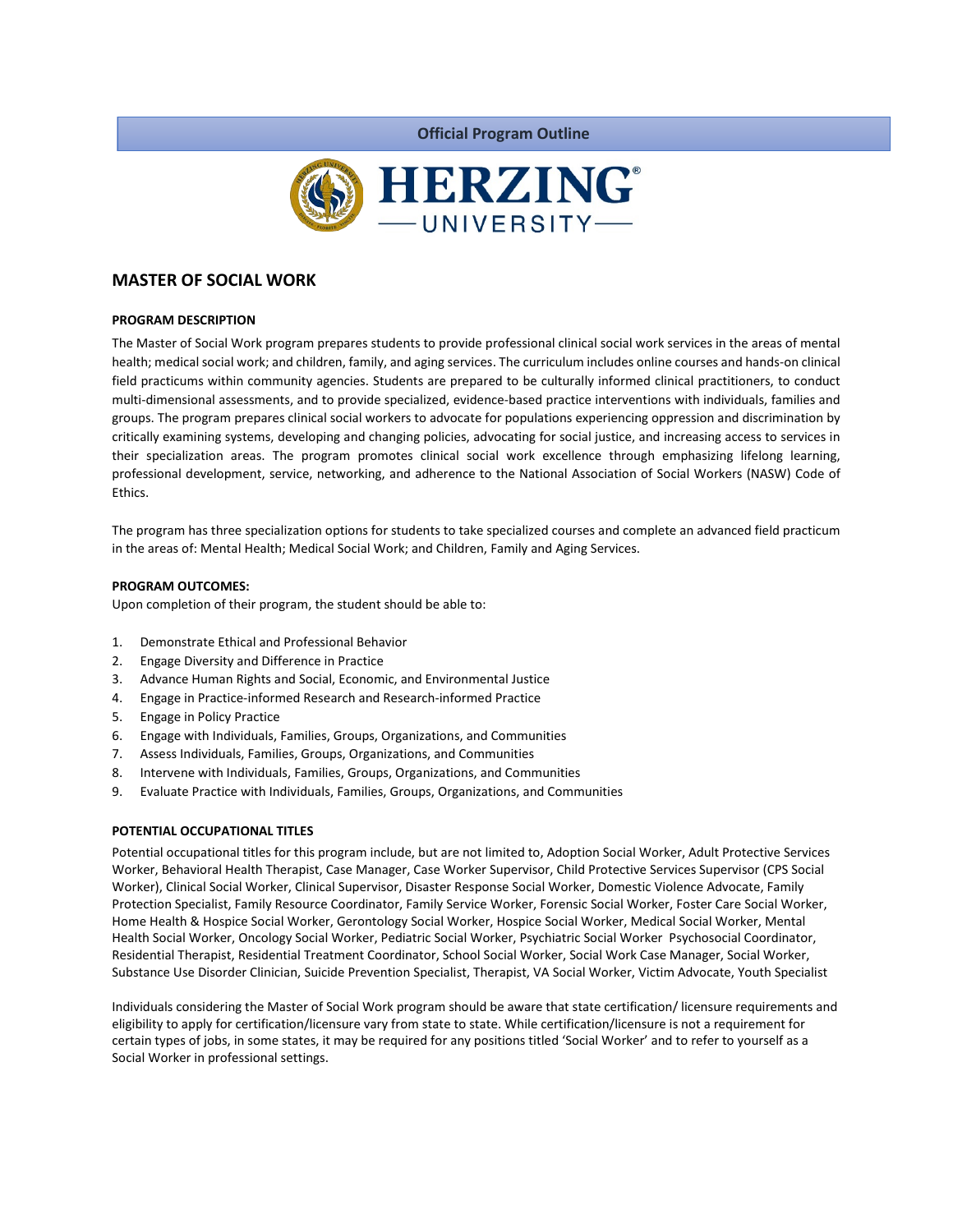### **PROGRAM CONTENT**

A minimum of 60.00 semester credit hours is required for graduation.

# **REQUIRED CORE COURSES**

All courses, 37.00 semester credit hours, are required.

|                |                                                   |                                    | <b>Semester</b> |
|----------------|---------------------------------------------------|------------------------------------|-----------------|
| Course         |                                                   |                                    | <b>Credit</b>   |
| <b>Number</b>  | <b>Course Name</b>                                | <b>Prerequisites/Corequisites</b>  | <b>Hours</b>    |
| <b>MSW 500</b> | Human Behavior in the Social Environment I        | None                               | 2.00            |
| <b>MSW 501</b> | Human Behavior in the Social Environment II       | <b>MSW 500</b>                     | 2.00            |
|                | Oppression and Inequality                         |                                    |                 |
| <b>MSW 510</b> | Perspectives in Diversity & Global Society        | None                               | 3.00            |
| <b>MSW 520</b> | Generalist Social Work with Individuals/Groups    | None                               | 3.00            |
| <b>MSW 521</b> | Generalist Practice with Organizations/Community  | None                               | 3.00            |
| <b>MSW 530</b> | Social Work Research Methods and Application      | None                               | 2.00            |
| <b>MSW 540</b> | Social Policy and Services                        | None                               | 3.00            |
| <b>MSW 600</b> | Advanced Clinical Social Work Theory and Practice | Advanced Standing or completion of | 3.00            |
|                |                                                   | all 500 level MSW courses.         |                 |
| <b>MSW 610</b> | Advanced Clinical Social Work Interventions       | Advanced Standing or completion of | 3.00            |
|                |                                                   | all 500 level MSW courses.         |                 |
| <b>MSW 620</b> | Advanced Psychosocial Assessment & Clinical       | Advanced Standing or completion of | 3.00            |
|                | <b>Diagnosis</b>                                  | all 500 level MSW courses.         |                 |
| <b>MSW 630</b> | Advanced Research & Program Evaluation            | Advanced Standing or completion of | 3.00            |
|                |                                                   | all 500 level MSW courses.         |                 |
| <b>MSW 640</b> | Advanced Policy: Social Justice and Advocacy      | Advanced Standing or completion of | 3.00            |
|                |                                                   | all 500 level MSW courses.         |                 |
| <b>MSW 650</b> | Advanced Social Work Seminar                      | MSW 610, MSW 600, MSW 620,         | 2.00            |
|                |                                                   | /MSW 655                           |                 |
| <b>MSW 660</b> | Capstone Social Work Seminar                      | /MSW 665                           | 2.00            |

## **ONE SPECIALIZATION IS REQUIRED 9.00 SEMESTER CREDIT HOURS CONSTITUTES A SPECIALIZATION**

#### **REQUIRED COURSES IN MENTAL HEALTH SOCIAL WORK SPECIALIZATION**

All courses, 9.00 semester credit hours, are required

|                |                                                 |                                            | Semester            |
|----------------|-------------------------------------------------|--------------------------------------------|---------------------|
| Course Number  | Course Name                                     | Prerequisites/Corequisites                 | <b>Credit Hours</b> |
| <b>MSW 624</b> | Substance Use Disorders and Treatment           | Advanced Standing or completion of all 500 | 3.00                |
|                |                                                 | level MSW courses.                         |                     |
| MSW 626        | Trauma Focused Theory and Interventions         | Advanced Standing or completion of all 500 | 3.00                |
|                |                                                 | level MSW courses.                         |                     |
| <b>MSW 628</b> | <b>Mental Health Services and Interventions</b> | Advanced Standing or completion of all 500 | 3.00                |
|                |                                                 | level MSW courses.                         |                     |